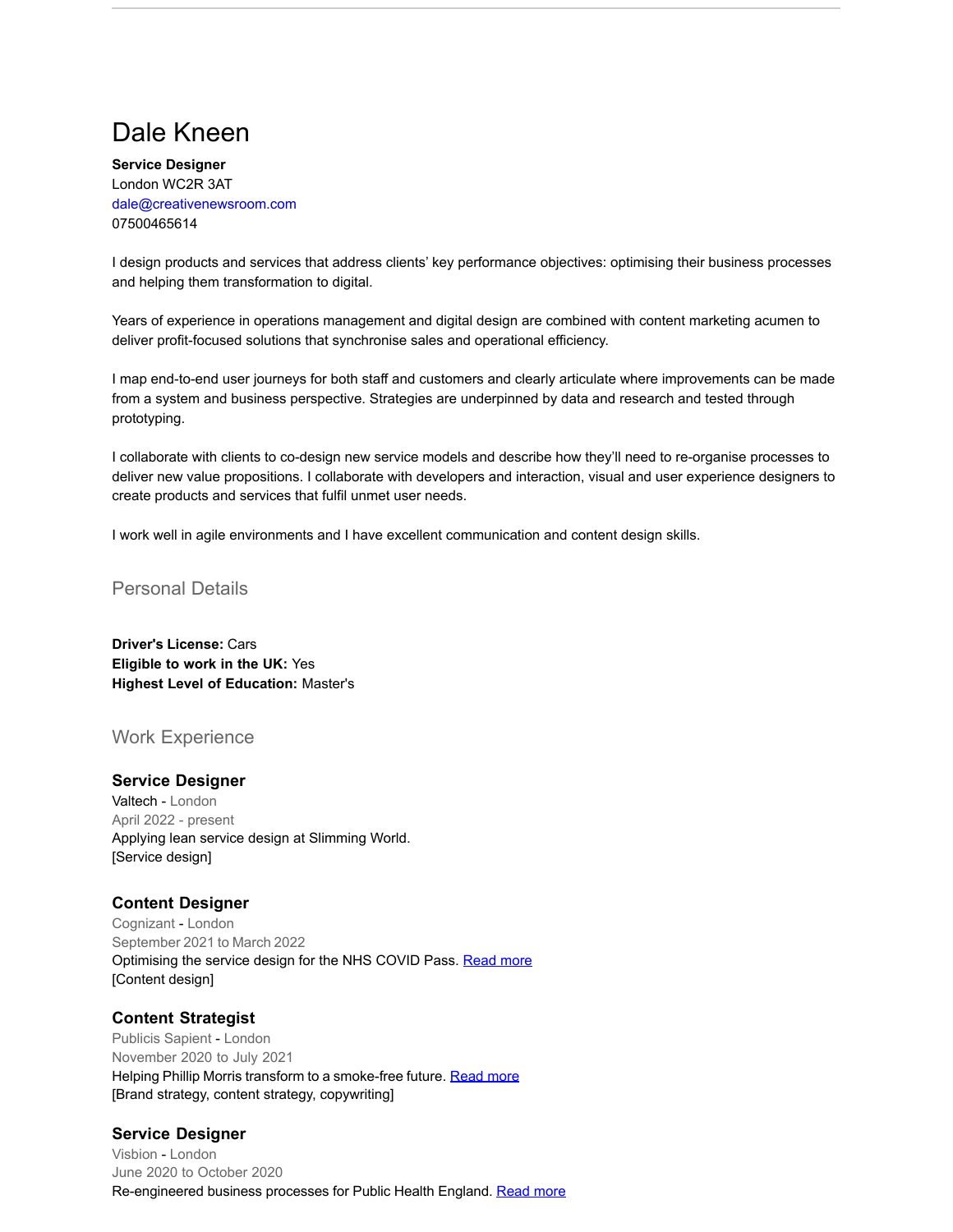[UX strategy, UX design]

## **Digital Strategist**

Cognified - London March 2020 to May 2020 Made sure M&G's digital asset dam didn't break. [Taxonomy, content and asset tagging]

#### **Content Strategist**

HSBC - London April 2018 to December 2019 Created videos to manage digital change at HSBC's corporate bank. [Read more](https://www.creativenewsroom.com/hsbc) [Videography, content strategy - Adobe AEM]

#### **Content Marketing Strategist**

Sticky Content - London March 2018 to March 2018 Created a content marketing strategy that Lloyd's could bank on. [Content strategy]

#### **Digital Strategist**

Tribal Worldwide - London October 2017 to February 2018 Accelerated Volkswagen's transformation to electric cars. [Read more](https://www.creativenewsroom.com/volkswagen) [Information architecture, UX and content strategy]

#### **Content Strategist**

SapientRazorfish - London September 2015 to August 2017

• Prescribed the digital tonic for HCA Healthcare's rebrand. [Read more](https://www.creativenewsroom.com/hca-healthcare)

- Helped Ashurst reposition its brand after a big merger. [Read more](https://www.creativenewsroom.com/ashurst)
- [Content strategy Adobe AEM and Sitecore]

#### **Platform Specialist**

Lloyd's Register - London March 2015 to September 2015 Navigated safe passage for a maritime company's intranet migration. [Read more](https://www.creativenewsroom.com/lloyds-register) [Strategy, content auditing, content design - SharePoint]

#### **Marketing Strategist**

OgilvyOne - London October 2013 to February 2015

- Scored a brand equity win for BT Sport for Business. [Read more](https://www.creativenewsroom.com/bt-sport-for-business)
- Created a digital solution that delivered UPS's segmentation strategy. [Read more](https://www.creativenewsroom.com/ups)
- Mixed a marketing cocktail that made SABMiller more social. [Read more](https://www.creativenewsroom.com/sabmiller)
- Rebooted IBM's event communications. [Read more](https://www.creativenewsroom.com/ibm)

[Content strategy]

# **Education**

#### **Certificate in Digital Transformation Strategy**

Cambridge Judge Business School - Cambridge